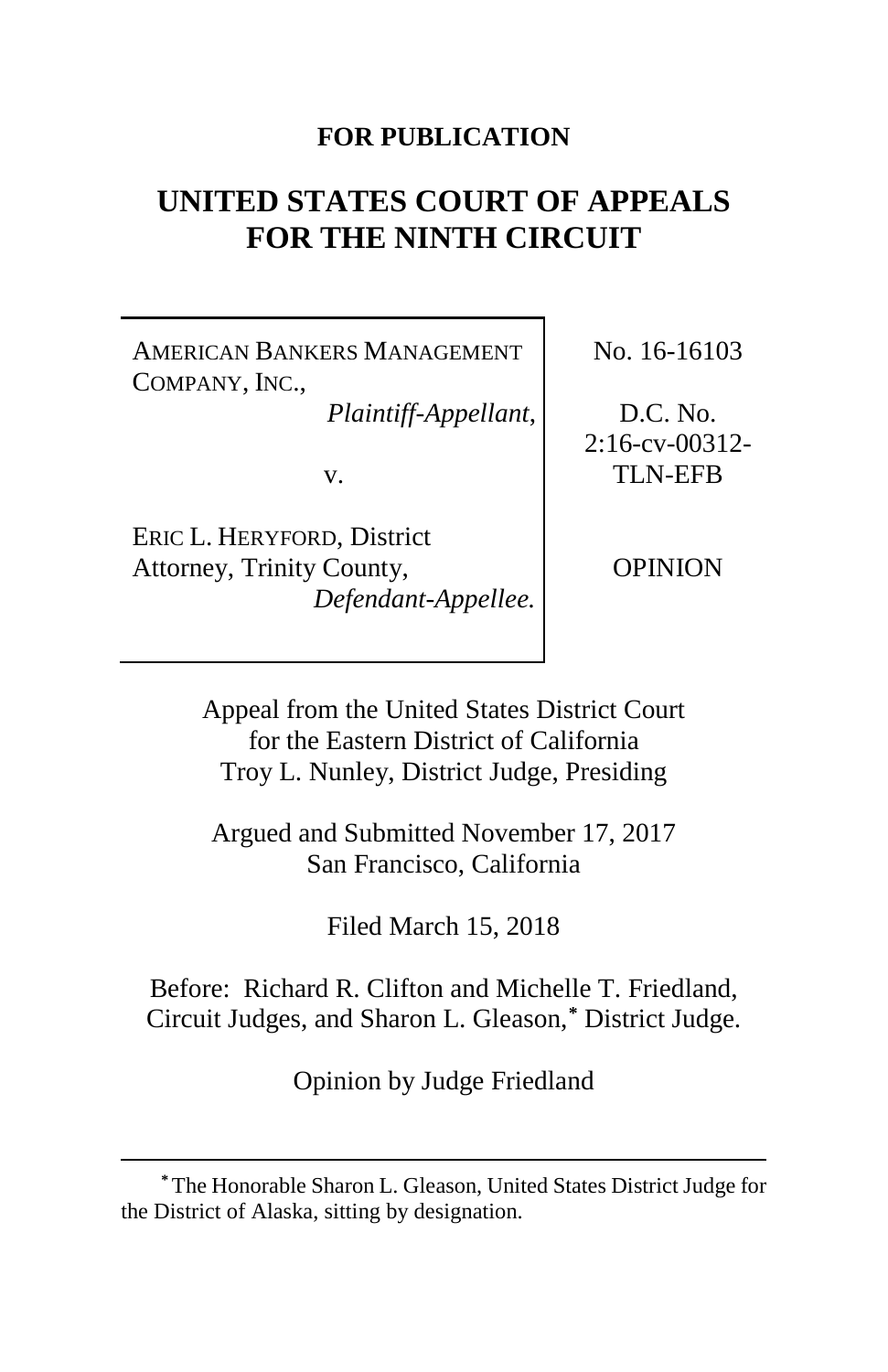## **SUMMARY[\\*\\*](#page-1-0)**

#### **Civil Rights**

The panel affirmed the district court's dismissal of a civil rights action brought by American Bankers Management Company seeking declaratory and injunctive relief to prevent the District Attorney of Trinity County, California, from retaining private counsel on a contingency-fee basis to litigate, in the District Attorney's name, an action against American Bankers under California's Unfair Competition Law.

Citing *United States ex rel. Kelly v. Boeing Co*., 9 F.3d 743 (9th Cir. 1993), the panel rejected American Bankers' contention that the District Attorney's retention of private counsel on a contingency-fee basis violated federal due process principles. The panel held that the District Attorney's retention of private counsel to pursue civil penalties under state law cannot be meaningfully distinguished from a private relator's pursuit of civil penalties under the qui tam provisions of the False Claim Act, an arrangement that this court already held, in *Kelly*, does not violate due process.

<span id="page-1-0"></span>**<sup>\*\*</sup>** This summary constitutes no part of the opinion of the court. It has been prepared by court staff for the convenience of the reader.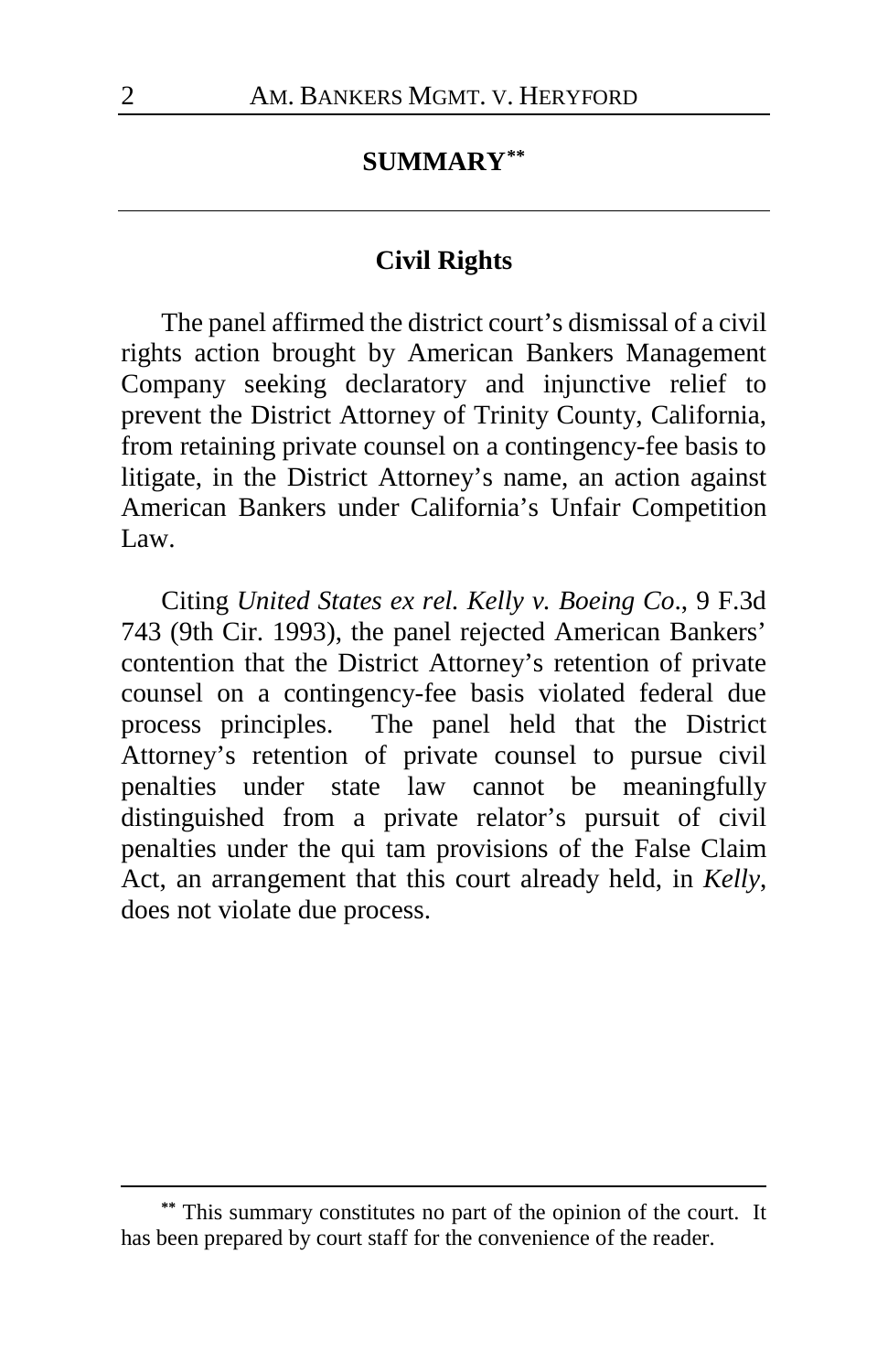## **COUNSEL**

Brian P. Perryman (argued), W. Glenn Merten, and Frank G. Burt, Carlton Fields Jorden Burt PA, Washington, D.C.; Valerie D. Escalante and Meredith M. Moss, Carlton Fields Jorden Burt LLP, Los Angeles, California; for Plaintiff-Appellant.

Roland K. Tellis (argued) and Jonas P. Mann, Baron & Budd P.C., Encino, California; S. Ann Saucer, Baron & Budd P.C., Dallas, Texas; Eric L. Heryford, Trinity County District Attorney, Weaverville, California; for Defendant-Appellee.

John H. Beisner, Geoffrey M. Wyatt, and Jordan M. Schwartz, Skadden Arps Slate Meagher & Flom LLP, Washington, D.C.; Kate Comerford Todd and Sheldon Gilbert, U.S. Chamber Litigation Center Inc., Washington, D.C.; James C. Stansel and Melissa B. Kimmel, The Pharmaceutical Research and Manufacturers of America, Washington, D.C.; for Amici Curiae Chamber of Commerce of the United States of America, and The Pharmaceutical Research and Manufacturers of America.

Aileen M. McGrath, Deputy City Attorney; Dennis J. Herrera, City Attorney; Office of the City Attorney, San Francisco, California; Laura S. Trice, Deputy County Counsel; Danny Y. Chou, Assistant County Counsel; Greta S. Hansen, Chief Assistant County Counsel; James R. Williams, County Counsel; Office of the County Counsel, San Jose, California; for Amici Curiae City and County of San Francisco and County of Santa Clara.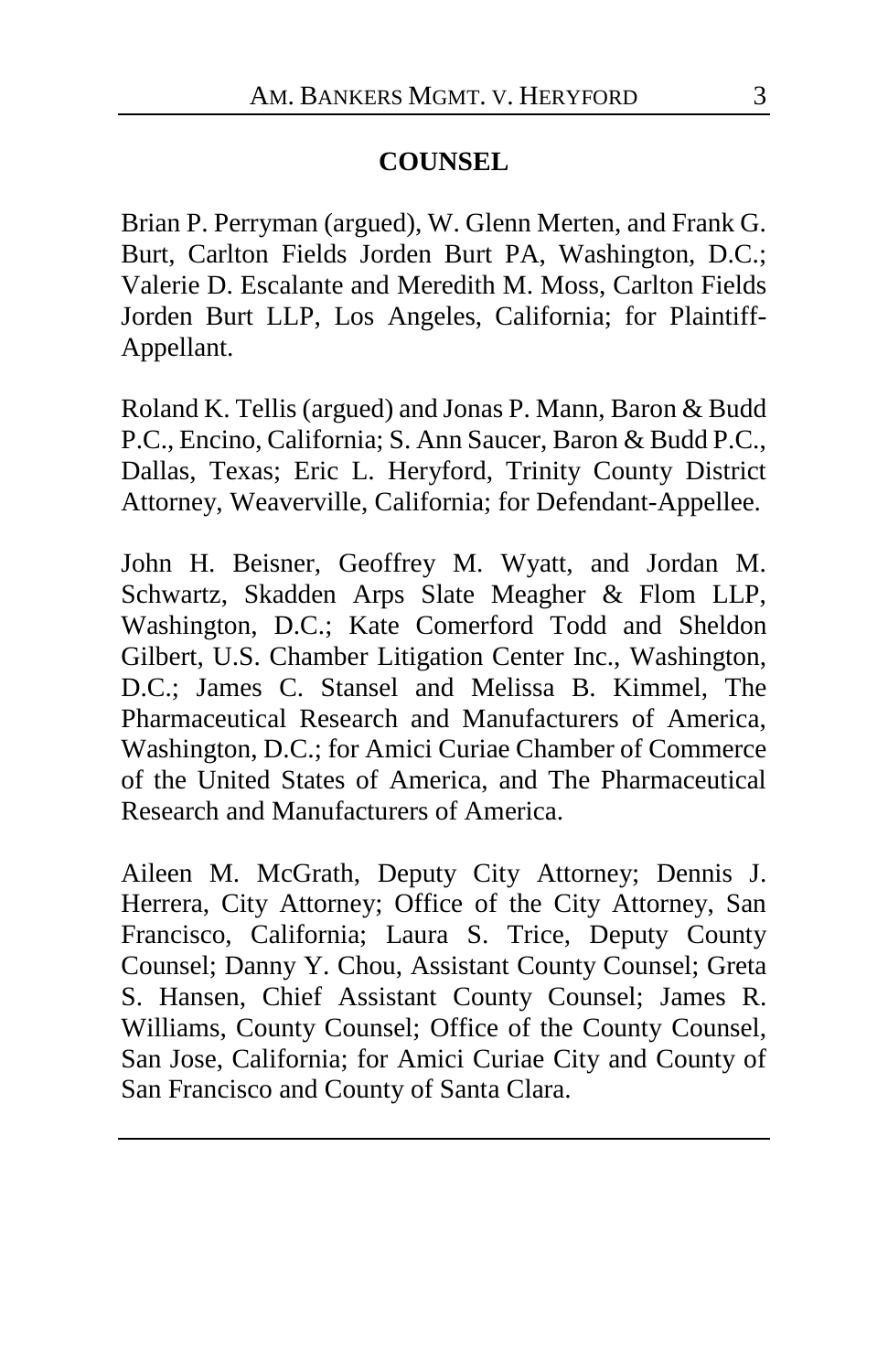#### **OPINION**

FRIEDLAND, Circuit Judge:

Plaintiff-Appellant American Bankers Management Company, Inc. filed this civil rights action seeking declaratory and injunctive relief to prevent Eric L. Heryford, the District Attorney of Trinity County, California, from retaining private counsel on a contingency-fee basis to litigate in Heryford's name an action against American Bankers under California's Unfair Competition Law. American Bankers argues that the arrangement violates federal due process principles. We disagree. Heryford's retention of private counsel to pursue civil penalties under state law cannot be meaningfully distinguished from a private relator's pursuit of civil penalties under the qui tam provisions of the False Claim Act, an arrangement that we have already held does not violate due process. We therefore affirm the district court's dismissal of American Bankers' civil rights action against Heryford.

**I.**

The story of this lawsuit starts with a different lawsuit, one that Heryford filed against American Bankers and several other companies on behalf of the people of California under California's Unfair Competition Law ("the UCL"), Cal. Bus. & Prof. Code § 17200 *et seq*. That lawsuit was filed by Heryford in Trinity County Superior Court on behalf of "the People of California, by and through the District Attorney for the County of Trinity." Heryford alleged that the defendants had "engaged in deceptive marketing and sales practices in connection with" services offered to California holders of certain credit cards.For these alleged violations, the complaint sought injunctive relief, restitution, attorney's fees, and—most relevant here—civil penalties.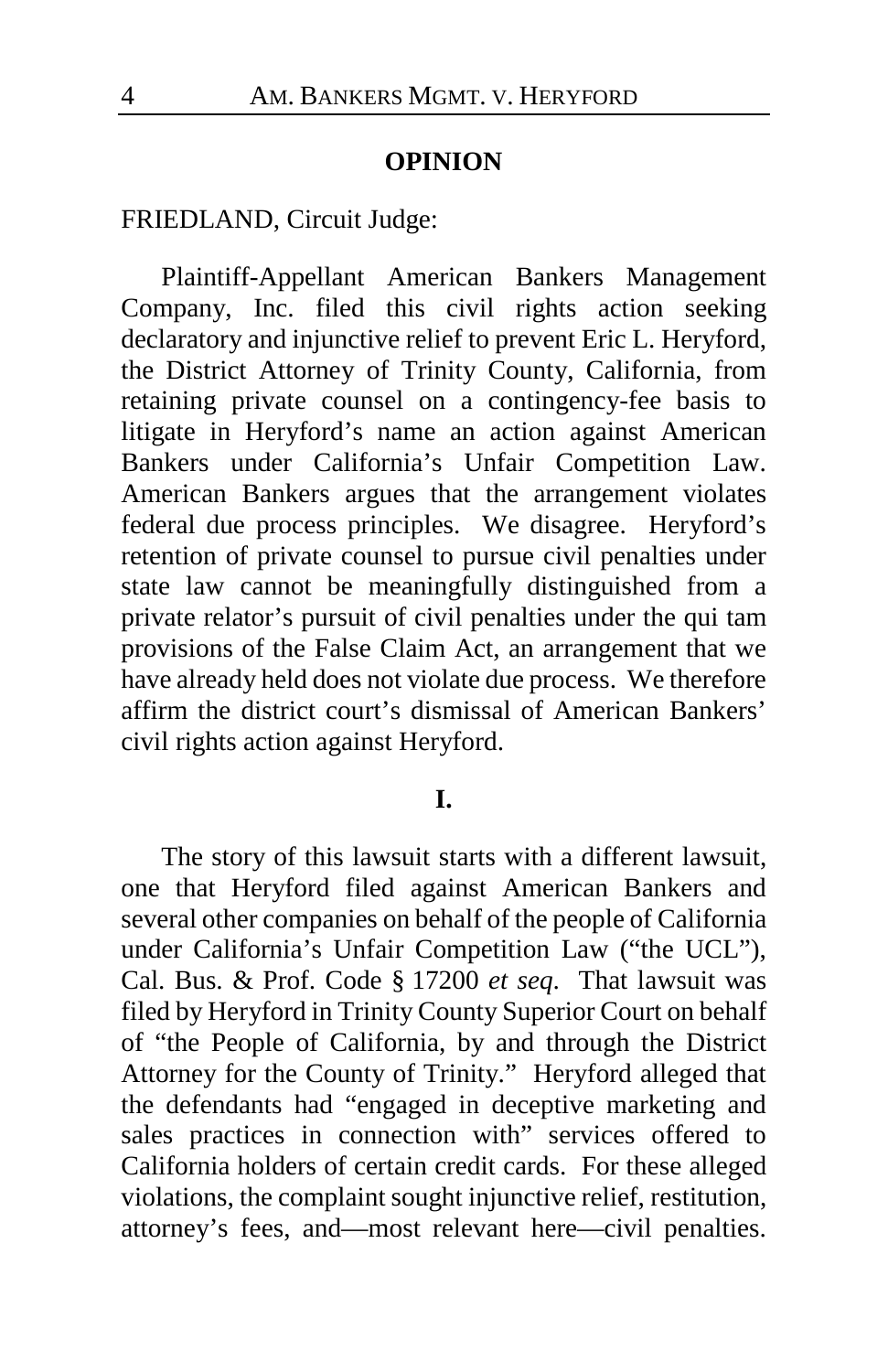Although private parties may seek injunctive relief and restitution under the UCL, only a public prosecutor such as Heryford may pursue civil penalties. *See California v. IntelliGender, LLC*, 771 F.3d 1169, 1174 (9th Cir. 2014); *see also* Cal. Bus. & Prof. Code §§ 17204, 17206.

Attorneys from the district attorney's office were not the only counsel listed on the complaint. Attorneys from Baron & Budd, P.C. and Carter Wolden Curtis, LLP were too. Heryford's office had retained these law firms along with Golomb & Honik, P.C. (collectively, "the Law Firms") under an agreement designating them as "Special Assistant District Attorneys." Under the agreement, the Law Firms were charged with "assist[ing] in the investigation, research, filing and prosecution" of the UCL suit against American Bankers and its co-defendants. More specifically, the agreement required the Law Firms to "provide all legal services that are reasonably necessary for such representation and assistance, including without limitation, the preparation and filing of all claims, pleadings, responses, motions, petitions, memoranda, brief[s], notices and other documents," and to "conduct negotiations and provide representations at all hearings, depositions, trials, appeals, and other appearances as may be required." The agreement gave the Law Firms "the authority and responsibility to control and direct the performance and details of" their work.

The agreement also stated, however, that the Law Firms would work "under the direction of the District Attorney," and that his office did "not relinquish its constitutional or statutory authority or responsibility." Heryford retained "sole and final authority to initiate and settle" the UCL suit, along with "final authority over all aspects of the litigation." He also had "a general right to inspect work in progress to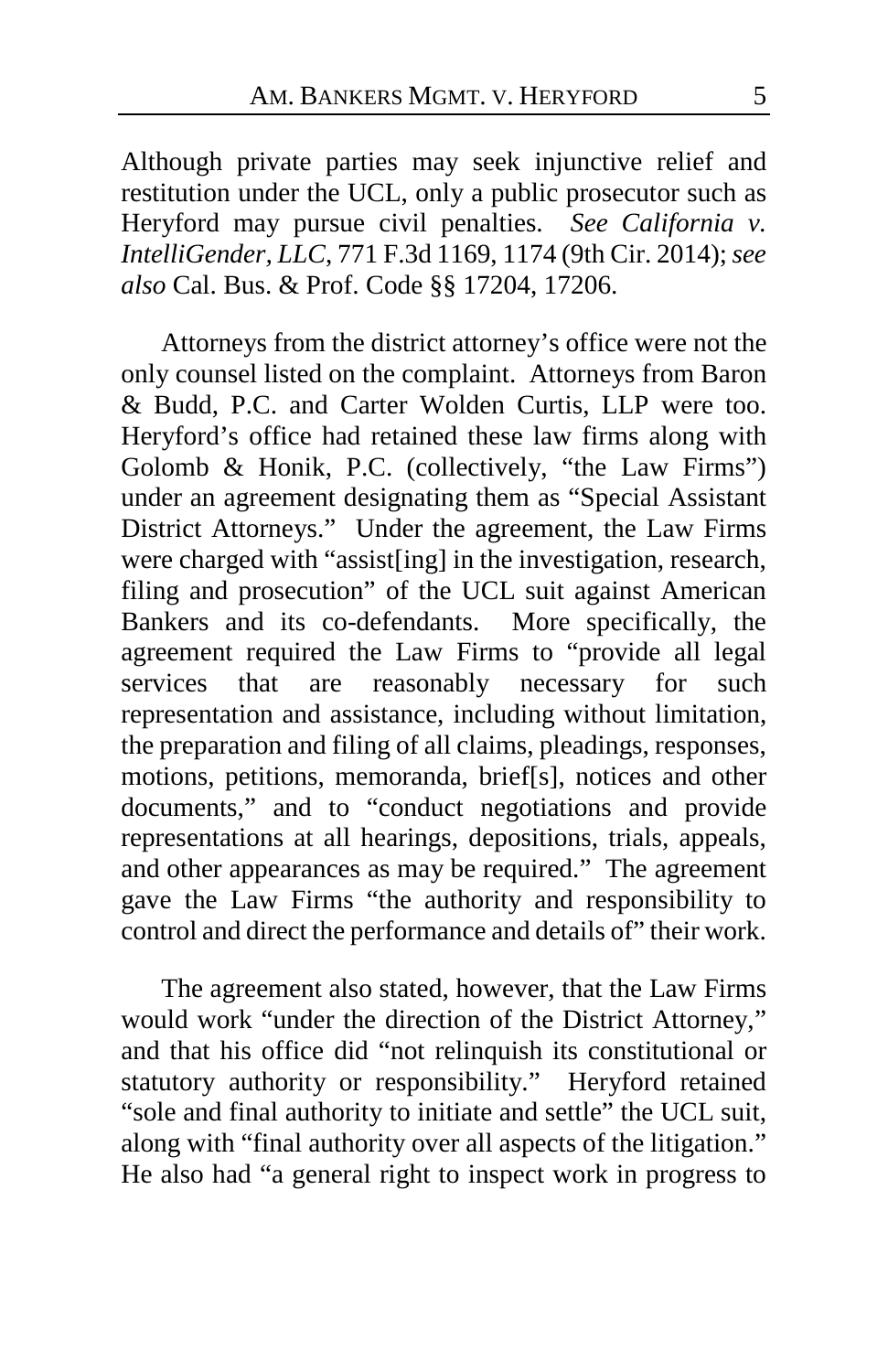determine whether . . . the services [we]re being performed by the Law Firms in compliance with" the agreement.

Heryford retained the Law Firms on a contingency-fee basis. Under the terms of the agreement, the Law Firms would bear "[a]ll reasonable and necessary costs of litigation," for which they would be reimbursed from any recovery in the action. They were also entitled to thirty percent of any remaining funds. If the UCL suit did not result in a recovery, the Law Firms would neither be reimbursed for their expenses nor compensated for their services.<sup>[1](#page-5-0)</sup> Heryford told the Trinity County Board of Supervisors that this arrangement meant there was "a lot of upside with not a lot of downside for [his] office or the county." The UCL suit, he contended, was "not going to be additional work for [Heryford's] staff" because the Law Firms were "going to handle the litigation part of this." He made similar statements to a local newspaper.

American Bankers filed a civil rights action against Heryford in the United States District Court for the Eastern District of California, challenging the contingency-fee agreement as a violation of its federal due process rights, which is the lawsuit now on appeal before us.<sup>[2](#page-5-1)</sup> Days after that action was filed, Heryford and the Law Firms voluntarily dismissed the UCL suit pending in Trinity

<span id="page-5-0"></span>**<sup>1</sup>** The Law Firms would be "entitled to reasonable payment for services rendered" if Heryford decided to terminate their representation.

<span id="page-5-1"></span>**<sup>2</sup>** In its original complaint, American Bankers alleged that the contingency-fee agreement "violates California's Government Code" in addition to due process, but it later filed an amended complaint that asserted only a due process violation.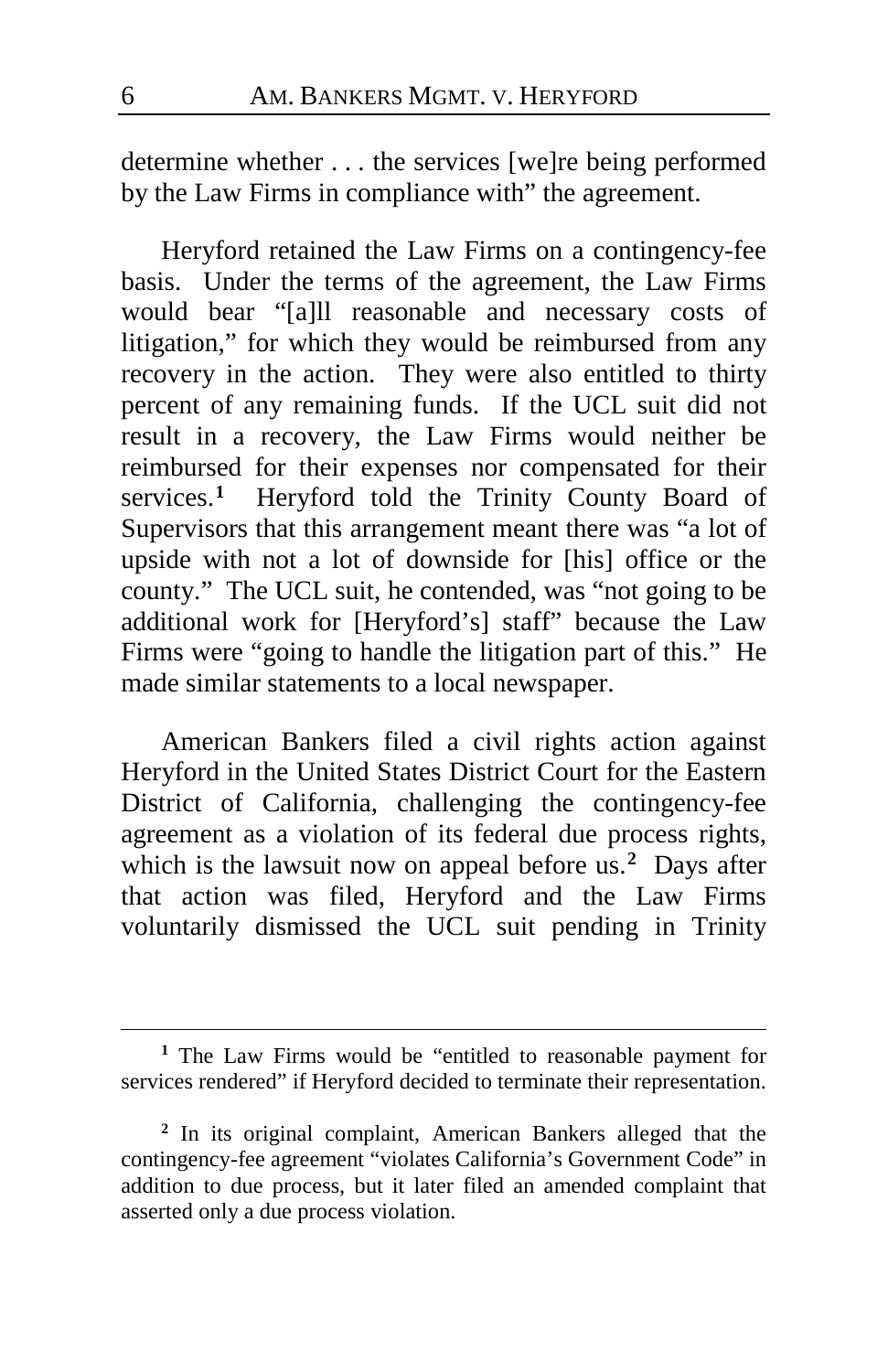County Superior Court, only to refile it the next month in the Eastern District, where it apparently remains pending.

American Bankers alleged that the contingency-fee agreement between Heryford and the Law Firms gave the latter "a direct and substantial financial stake in the imposition of civil penalties and restitution," which "compromise[d] the integrity and fairness of the prosecutorial motive and the public's faith in the judicial process." American Bankers sought a declaration that the arrangement violated due process and an injunction "allowing the UCL Suit to proceed . . . but prohibiting the District Attorney from employing the Law Firms to prosecute the UCL Suit under their existing contingency-fee agreement."

Heryford moved to dismiss, and American Bankers moved for summary judgment. The district court considered the motions together, granting the former with leave to amend and denying the latter as moot. American Bankers opted not to amend and asked the district court to enter judgment, which it did. This appeal followed.

#### **II.**

As a threshold matter, Heryford asks us, under *Brillhart v. Excess Insurance Co. of America*, 316 U.S. 491 (1942), to exercise our "discretion in determining whether and when to entertain an action under the Declaratory Judgment Act," *Wilton v. Seven Falls Co.*, 515 U.S. 277, 282 (1995), and to decline to decide this case. In addition to declaratory relief, however, American Bankers seeks injunctive relief that is independent of, but related to, the requested declaratory relief. *Brillhart* does not apply in such circumstances. *See Vasquez v. Rackauckas*, 734 F.3d 1025, 1040 (9th Cir. 2013).We therefore exercise the jurisdiction given to us and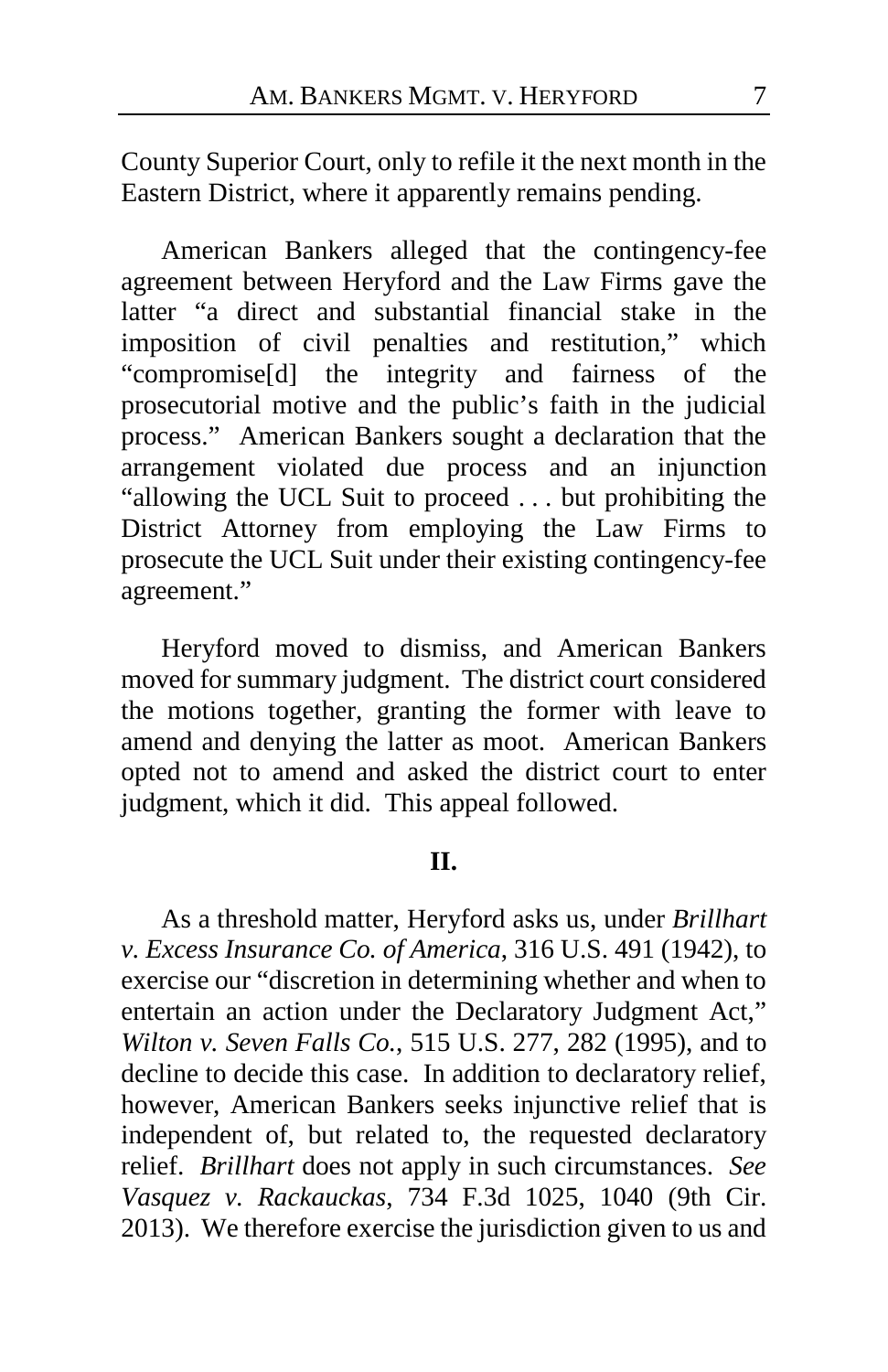proceed to the merits, consistent with our "virtually unflagging obligation" to do so. *Id.* at 1041 (quoting *Gilbertson v. Albright*, 381 F.3d 965, 982 n.17 (9th Cir. 2004) (en banc)); *see also Colorado River Water Conservation Dist. v. United States*, 424 U.S. 800, 817 (1976).

#### **III.**

Although civil penalty provisions are common across federal and state enforcement regimes, we are the first circuit to consider whether government officials may, without violating federal due process, retain private counsel on a contingency-fee basis to litigate an action for civil penalties.**[3](#page-7-0)** Despite the lack of federal precedent directly on point, our decision in *United States ex rel. Kelly v. Boeing Co.*, 9 F.3d 743 (9th Cir. 1993), compels us to reject American Bankers' due process claim.

#### **A.**

In *Kelly*, we rejected a due process challenge to contingent monetary awards for private plaintiffs bringing qui tam actions under the False Claims Act. *See* 9 F.3d at 759–60. Originally signed into law during the Civil War by

<span id="page-7-0"></span>**<sup>3</sup>** A handful of state high courts have touched on this question, and none has held that such agreements violate due process. *See State v. Actavis Pharma, Inc.*, 167 A.3d 1277, 1284–85 (N.H. 2017), *cert. denied sub nom. Endo Pharm. Inc. v. New Hampshire*, No. 17-633, 2018 WL 1143897 (U.S. Mar. 5, 2018); *State ex rel. Discover Fin. Servs., Inc. v. Nibert*, 744 S.E.2d 625, 630 n.20 (W. Va. 2013); *State v. Lead Indus. Ass'n*, 951 A.2d 428, 475 (R.I. 2008); *Philip Morris Inc. v. Glendening*, 709 A.2d 1230, 1242–44 (Md. 1998).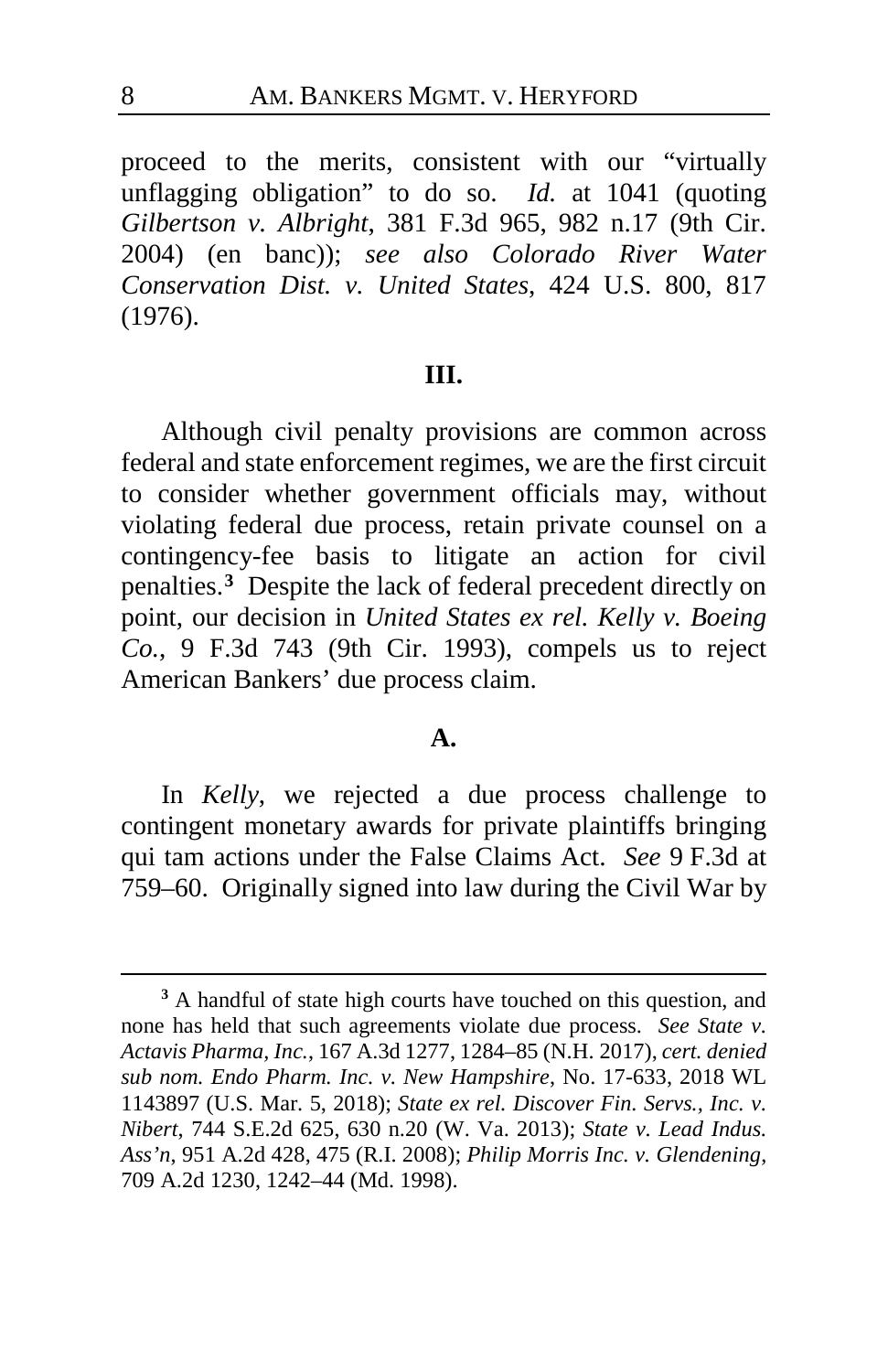President Abraham Lincoln,**[4](#page-8-0)** the False Claims Act exposes those who commit fraud against the federal government to treble damages and civil penalties, both of which "are essentially punitive in nature." *Vt. Agency of Nat. Res. v. United States ex rel. Stevens*, 529 U.S. 765, 768–69, 784 (2000). The statute's qui tam provisions allow private plaintiffs—often called "relators"—to bring a civil action to recover damages and civil penalties "for the person and for the United States Government," though any such action is "brought in the name of the Government." *Kelly*, 9 F.3d at 745–46 (quoting 31 U.S.C. § 3730(b)(1)). The Government may choose to take over the litigation, 31 U.S.C. § 3730(b)(2), but the relator otherwise "ha[s] the right to conduct the action" alone, *id.*  $\S 3730(c)(3)$ .<sup>[5](#page-8-1)</sup>

If successful, relators conducting actions themselves generally receive between twenty-five and thirty percent of any recovery in the action.**[6](#page-8-2)** *See* 31 U.S.C. § 3730(d)(2)–(3). This means that the dollar amount of qui tam relators' compensation for independently litigating enforcement actions is not fixed by law. Rather, it depends on there being a recovery—and the compensation increases as the damages and civil penalties increase. If there is no recovery, relators

 $\overline{a}$ 

<span id="page-8-2"></span>**<sup>6</sup>** Successful relators also receive reimbursement for expenses, as well as attorney's fees and costs, which are "awarded against the defendant." 31 U.S.C. § 3730(d)(2).

<span id="page-8-0"></span>**<sup>4</sup>** For this reason, the False Claims Act has been called Lincoln's Law. *See United States ex rel. Bennett v. Biotronik, Inc.*, 876 F.3d 1011, 1013 n.1 (9th Cir. 2017).

<span id="page-8-1"></span>**<sup>5</sup>** In *Kelly*, the government did not intervene in the litigation. 9 F.3d at 745.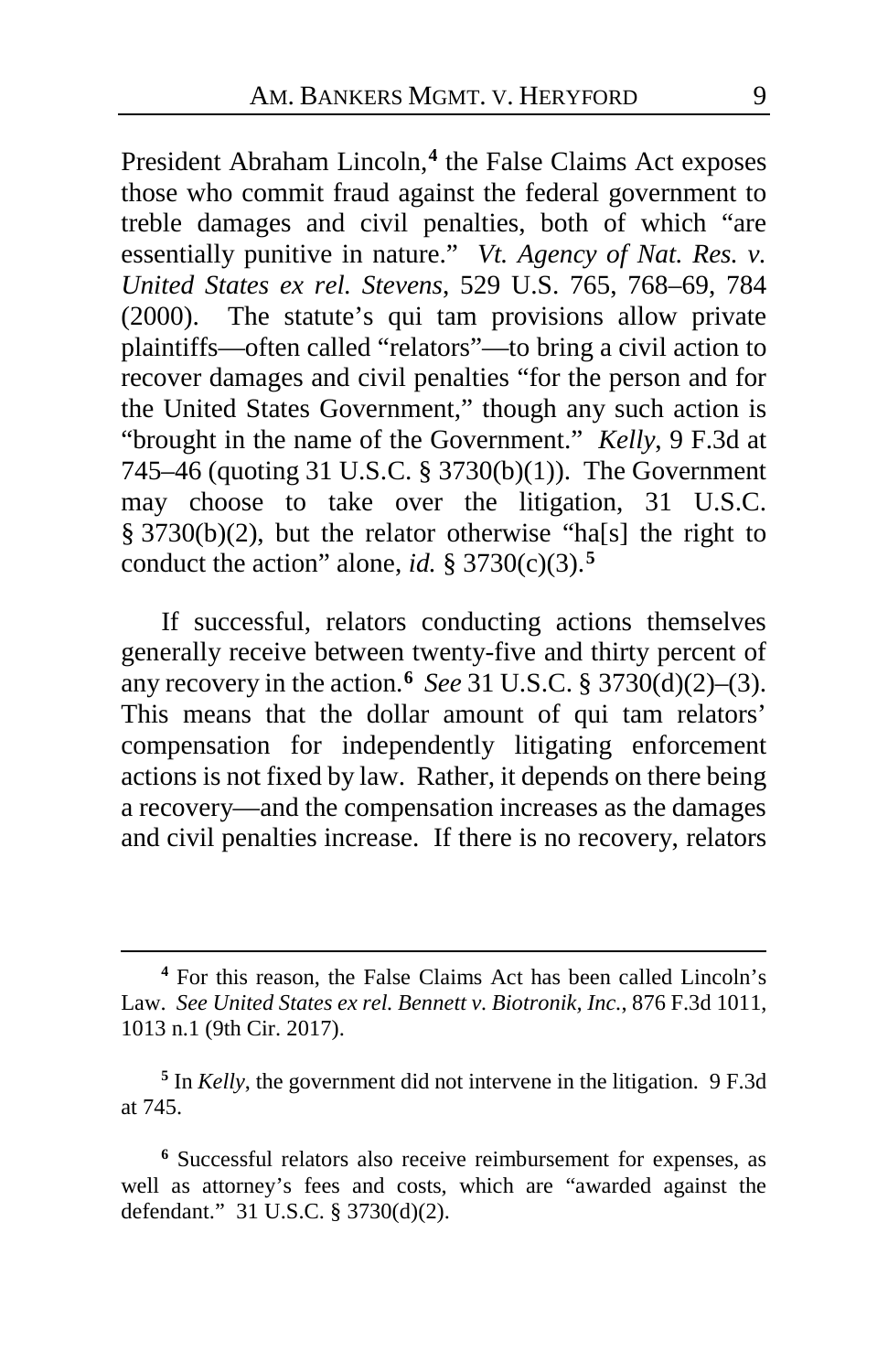come out worse than empty handed because they bear the costs they incurred during the litigation.

The defendant in *Kelly* argued that this "promise of a reward to relators for successful prosecution create[d] a conflict of interest between a relator's desire for pecuniary gain and duty as a prosecutor performing 'government functions' to seek a just and fair result." 9 F.3d at 759. We disagreed, explaining that prosecutors "need not be entirely neutral and detached." *Id.* (quoting *Marshall v. Jerrico, Inc.*, 446 U.S. 238, 248 (1980)) (internal quotation marks omitted).

We further explained in *Kelly* that "the fact that relators sue in the name of the United States does not mean that they wield governmental powers and therefore owe the same type of duty to serve the public interest as government prosecutors." *Id.* at 760. Instead, the False Claims Act "effectively assigns the government's claims to qui tam plaintiffs . . . who then may sue based upon an injury to the federal treasury," but who otherwise function in court like private civil litigants. *Id.* at 748, 760. Relators thus "do not have the 'power to employ the full machinery of the state in scrutinizing any given individual.'" *Id.* at 760 (quoting *Young v. United States ex rel. Vuitton et Fils S.A.*, 481 U.S. 787, 814 (1987)). Unlike government prosecutors, they cannot employ "police investigation and interrogation, warrants, immunized informers and agents, authorized wiretapping, civil investigatory demands, [or] enhanced subpoena power." *Id.* (quoting *Young*, 481 U.S. at 811). Rather, they "pursue their claims essentially as private plaintiffs, except that the government may displace a relator as the party with primary authority for prosecuting an action." *Id.*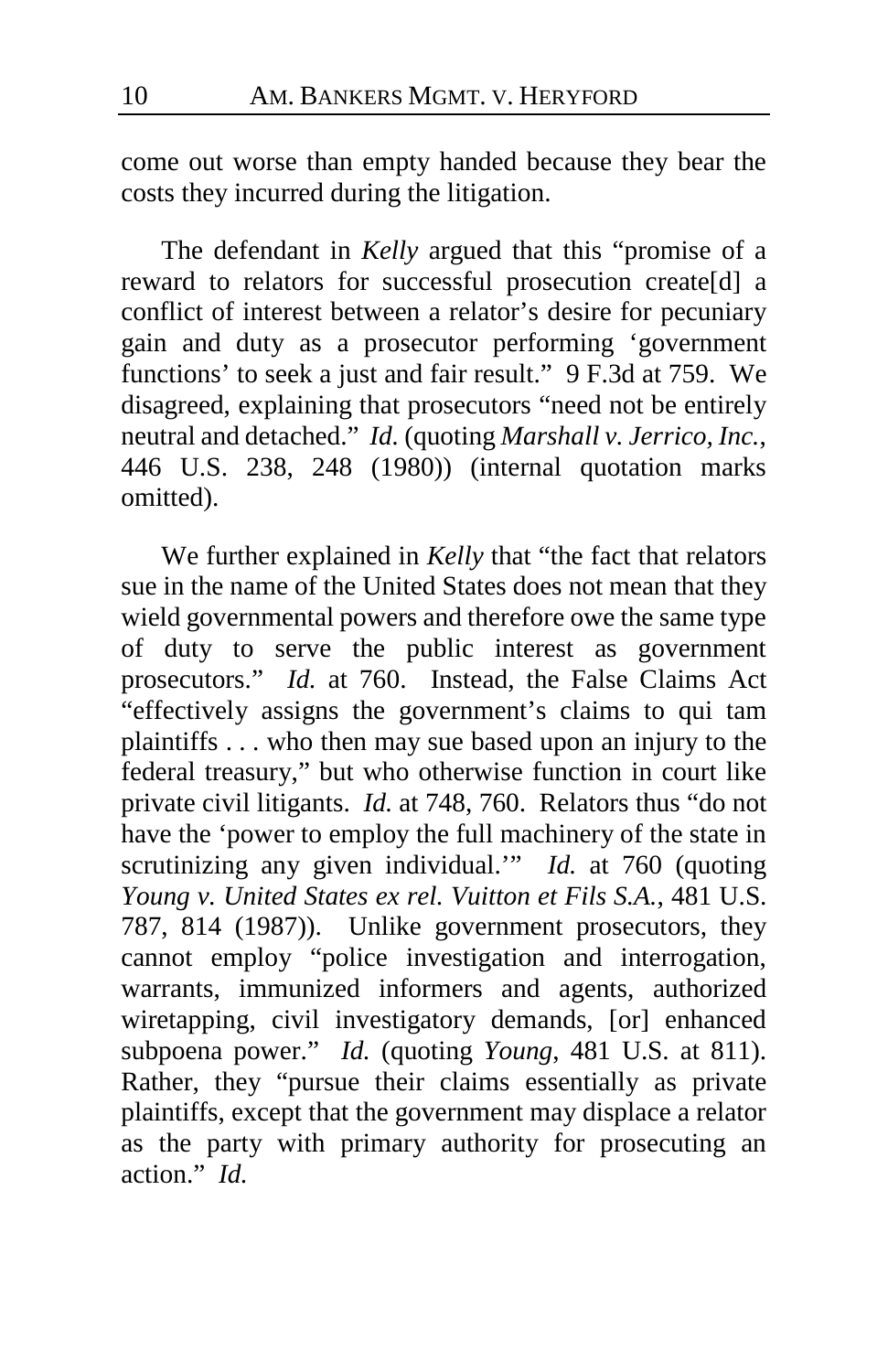For all these reasons, we held that "qui tam litigation does not implicate due process concerns." *Id.*

#### **B.**

*Kelly* controls this case. It is true, as American Bankers argues, that under the contingency-fee agreement with Heryford, the Law Firms have a financial incentive to seek as much in civil penalties as possible. But the same is true of private relators bringing qui tam actions under the False Claims Act. *See* 31 U.S.C. § 3730(d)(1)–(2). It is also true that the UCL suit was brought "in the name of the people of the State of California," Cal. Bus. & Prof. Code § 17206(a), so the Law Firms are in a sense appearing as representatives of the public, which might lend credibility to the plaintiff's position in the eyes of a factfinder. But qui tam actions under the False Claims Act are similarly brought "in the name of the [United States] Government." 31 U.S.C. § 3730(b). And it is further true that American Bankers faces civil penalties designed to punish and deter. Cal. Bus. & Prof. Code § 17206. But so too do defendants in qui tam actions under the False Claims Act. *See Stevens*, 529 U.S. at 784–85.

American Bankers contends that this case is nevertheless distinguishable from *Kelly* because the Law Firms are not acting in the UCL suit "essentially as private plaintiffs," *Kelly*, 9 F.3d at 760, as would a relator going it alone under the False Claims Act. American Bankers argues that, as "Special Assistant District Attorneys," the Law Firms have prosecutorial tools that qui tam plaintiffs lack. But the Law Firms do not have "the power to employ the full machinery of the state," *id.* (quoting *Young*, 481 U.S. at 814), against American Bankers. To the contrary, the contingency-fee agreement makes clear that the Law Firms' resources, not those of the state, will be brought to bear in the UCL suit. The Law Firms must themselves hire any personnel needed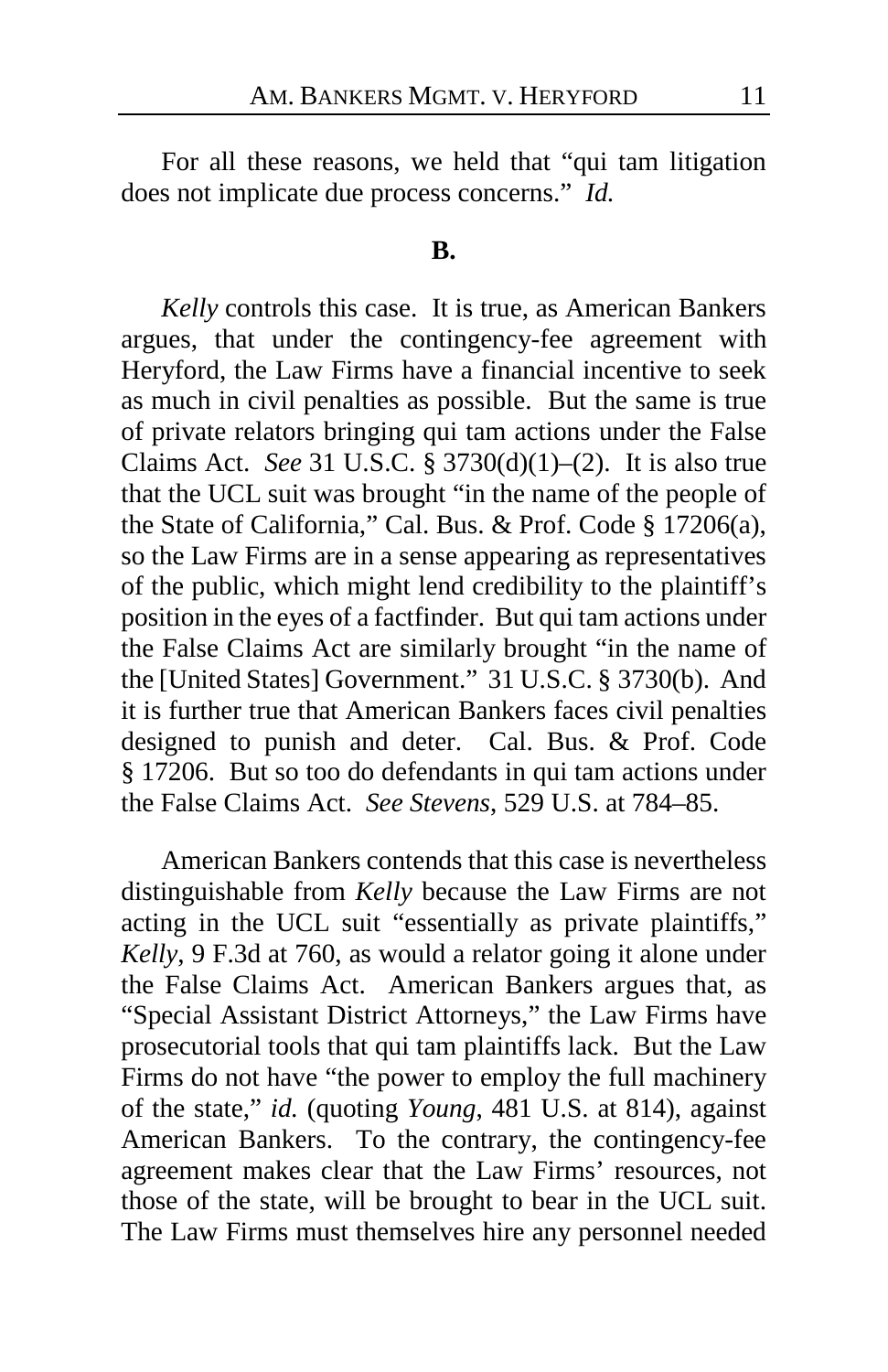to litigate the UCL suit. They must also front the costs of the litigation.

And although Heryford has prosecutorial powers at his disposal, nothing suggests that *the Law Firms* may exercise such powers unilaterally. For example, American Bankers maintains that, unlike private litigants, Heryford could use administrative subpoenas under California Government Code § 11181 to gather evidence "[i]n connection with any investigation or action authorized by this article," which under § 11180(a) includes "[a]ll matters relating to the business activities and subjects under the jurisdiction of the department." But American Bankers has not alleged that the Law Firms can use Heryford's administrative subpoena power without Heryford's participation. Nor have they alleged that there would be any due process concern with Heryford's issuing an administrative subpoena and then litigating the UCL suit on his own.**[7](#page-11-0)**

American Bankers also maintains that, unlike private litigants, Heryford could authorize wiretapping or other forms of electronic surveillance to obtain evidence in the UCL suit. This argument falls flat too. Federal law would prevent any such effort involving wiretapping. Title III of the Omnibus Crime Control and Safe Streets Act of 1968, 18 U.S.C. §§ 2510–2521, sets federal limits on wiretapping authorization, and states are not permitted to adopt less restrictive controls. *Villa v. Maricopa Cty.*, 865 F.3d 1224, 1230 (9th Cir. 2017). For example, Title III establishes strict

<span id="page-11-0"></span>**<sup>7</sup>** Moreover, the root of American Bankers' concern about the administrative subpoena power is that it allows subpoenas to issue *before* any action is filed. But no subpoenas issued here before the UCL suit was filed. The Law Firms were retained to litigate a particular lawsuit that Heryford had already agreed to bring, and they signed the contingency-fee agreement a mere one day before that lawsuit was filed.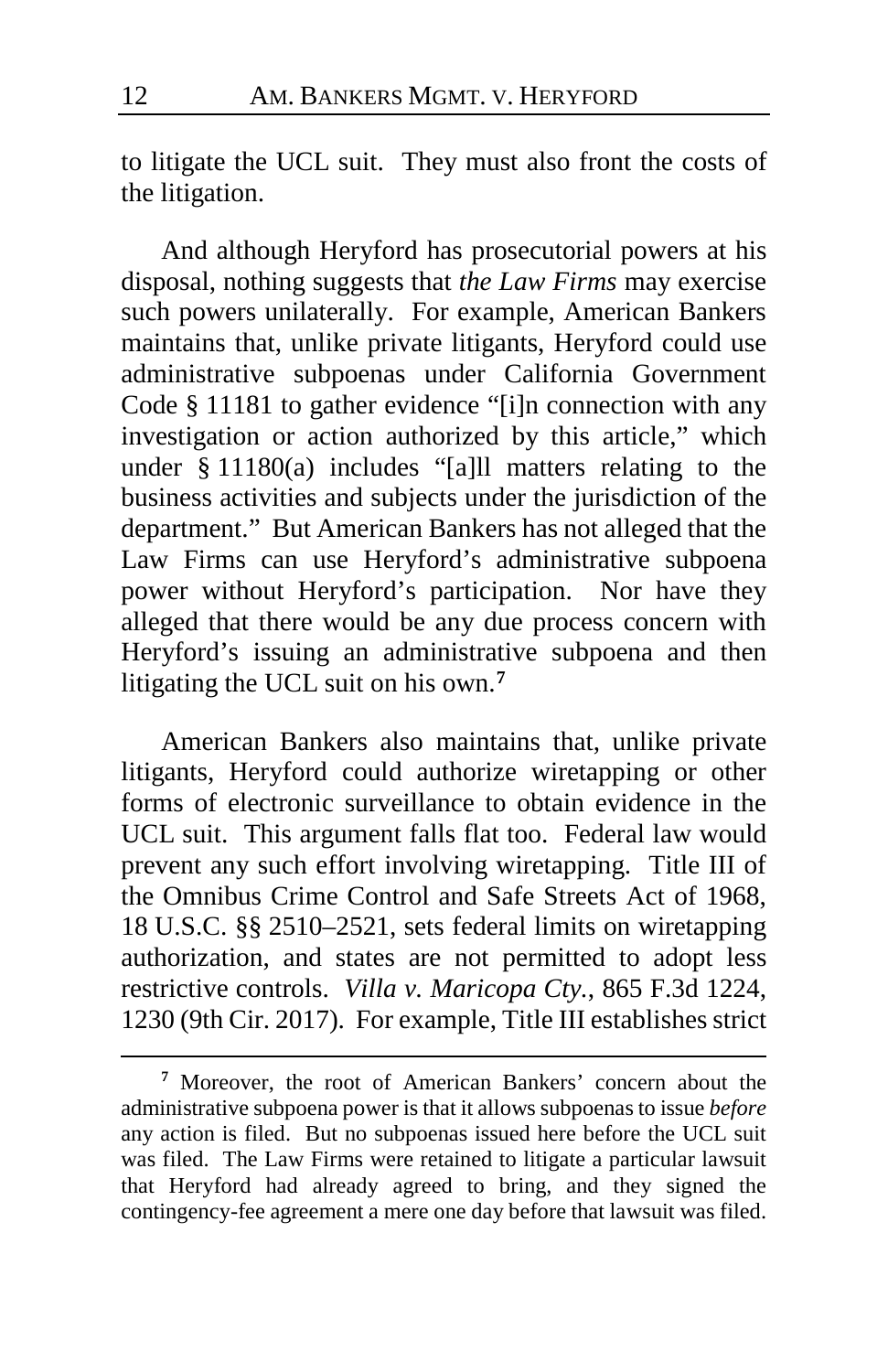limits on who may apply for a wiretap. In a state proceeding, an application for "interception of wire, oral, or electronic communications" may be submitted to a state court judge only by the "principal prosecuting attorney of any State, or the principal prosecuting attorney of any political subdivision thereof, if such attorney is authorized by a statute of that State." 18 U.S.C. § 2516(2). The principal prosecuting attorney must be "personally familiar with all of 'the facts and circumstances' justifying his or her 'belief that an order should be issued.'" *Villa*, 865 F.3d at 1234 (quoting 18 U.S.C. § 2518(1)(b)). The principal prosecuting attorney may not merely "state that he or she is generally aware of the criminal investigation, that he or she authorizes a deputy to seek wiretaps, and that his or her deputy has been authorized to review and present to the court the evidence in support of the wiretaps." *Id.* Also, federal law allows wiretapping only in criminal investigations, and only in investigations of certain crimes at that. *See* 18 U.S.C. § 2516; *see also*, *e.g.*, *United States v. Garcia-Villalba*, 585 F.3d 1223, 1227 (9th Cir. 2009) ("Title III of the Omnibus Crime Control and Safe Streets Act of 1968, 18 U.S.C. §§ 2510–2520, allows law enforcement agencies to conduct electronic surveillance of suspected criminal activities.").

California law of course reflects the restrictions required by federal law, and in some ways it goes further. When it comes to wiretapping, as mandated by federal law California law requires a "specified law enforcement official[]," like a district attorney, to obtain a court order, which will issue only if, among other things, there is "probable cause to believe the target was involved" in a statutorily enumerated crime. *People v. Leon*, 150 P.3d 207, 210 (Cal. 2007); *see also* Cal. Penal Code §§ 629.50, 629.52. California law additionally prohibits other forms of "electronic recording and eavesdropping," unless done "in the course of criminal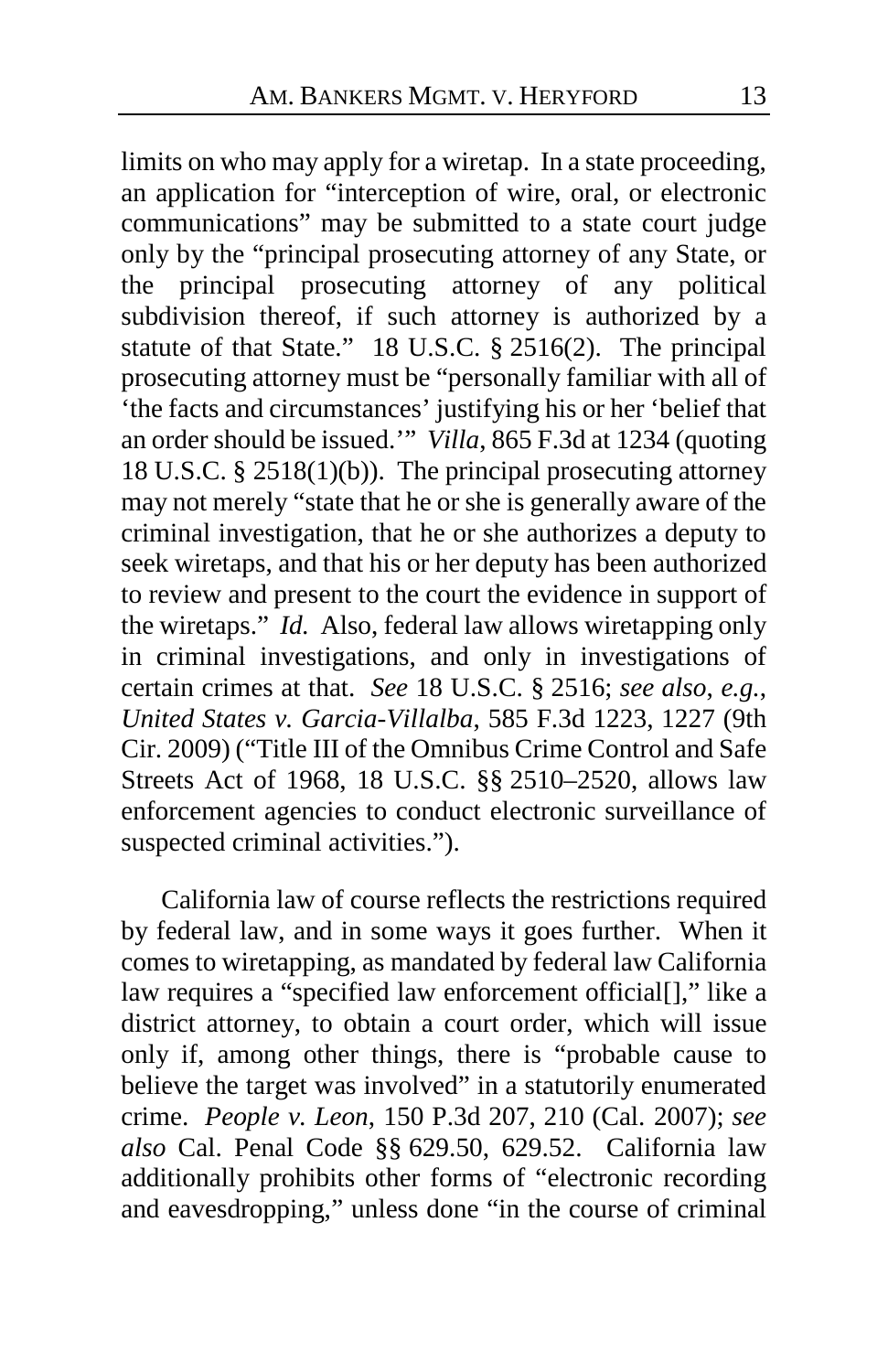investigations." *Rattray v. City of National City*, 51 F.3d 793, 797 (9th Cir. 1994); *see also* Cal. Penal Code § 630 ("The Legislature recognizes that law enforcement agencies have a legitimate need to employ modern listening devices and techniques *in the investigation of criminal conduct and the apprehension of lawbreakers*." (emphasis added)). Whereas federal law allows a private person to record conversations surreptitiously if one party to the conversation consents, *see* 18 U.S.C. § 2511(2)(d), California requires the consent of all parties, unless law enforcement is involved,**[8](#page-13-0)** s*ee* Cal. Penal Code §§ 632, 633. In short, federal and California law together ensure that wiretapping or other forms of electronic surveillance will not be used—let alone abused—in the UCL suit at issue here.

In sum, nothing meaningfully distinguishes the Law Firms' pursuit of civil penalties under the UCL from private relators' pursuit of civil penalties under the qui tam provisions of the False Claims Act. Indeed, nothing meaningfully distinguishes the situation here from a hypothetical one in which California has amended the UCL to allow private plaintiffs to pursue civil penalties—and *Kelly* leaves no doubt that California could, consistent with federal due process, do just that.**[9](#page-13-1)** Because *Kelly* held that

<span id="page-13-1"></span>**<sup>9</sup>** To the extent one could argue that the contingency-fee agreement between Heryford and the Law Firms thwarts California's decision not

<span id="page-13-0"></span>**<sup>8</sup>** It might well be true that, if evidence obtained in a criminal investigation using some form of electronic recording or eavesdropping spawned a parallel civil action, government prosecutors could use such evidence in the parallel civil action. *See, e.g.*, *Telish v. Cal. State Pers. Bd.*, 184 Cal. Rptr. 3d 873, 883 (Ct. App. 2015). But American Bankers has not alleged that anything like that happened in the UCL suit at issue here, let alone that the Law Firms were involved in (or given free rein to conduct) any prior criminal investigation.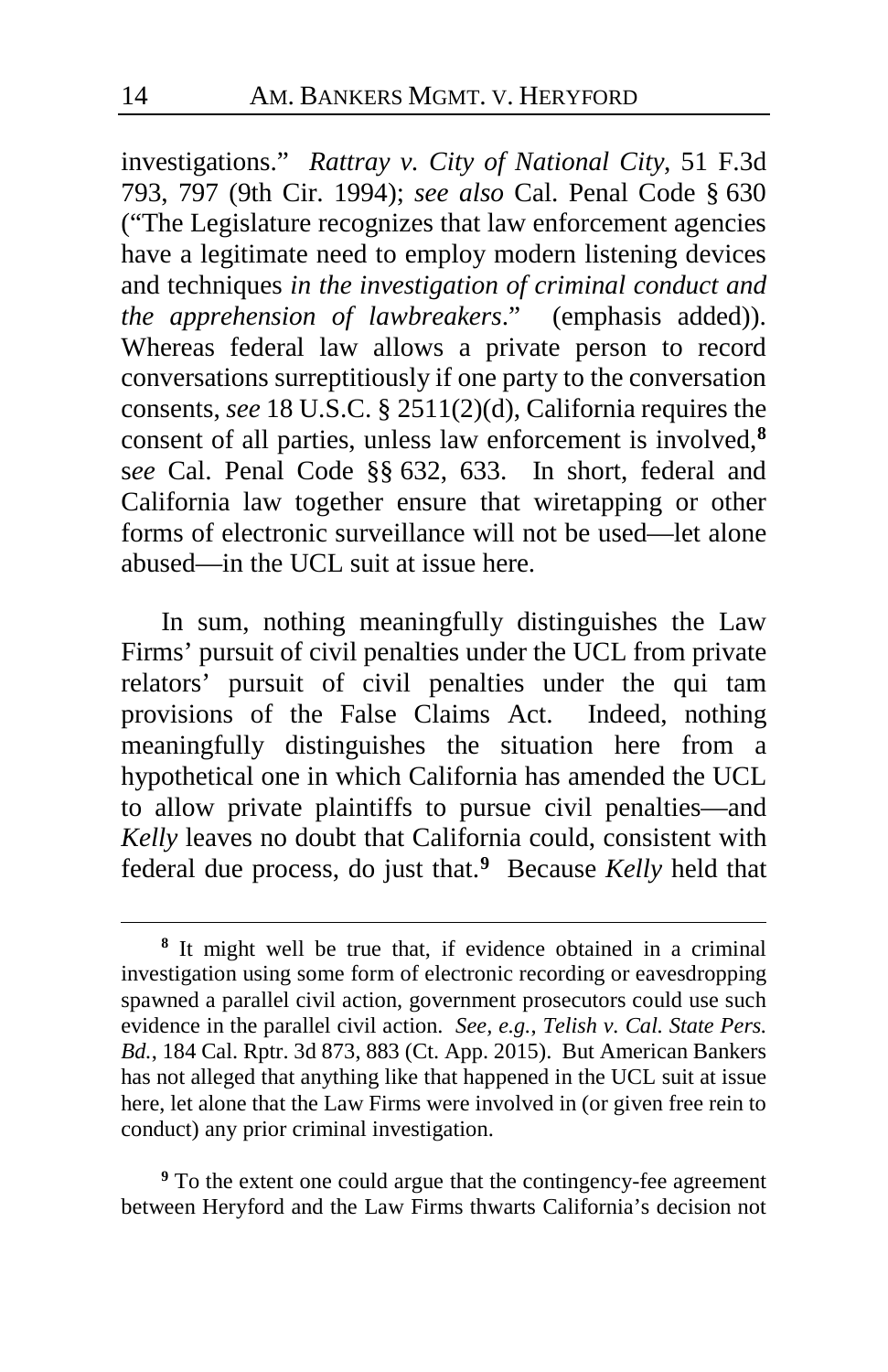the qui tam provisions of the False Claims Act do not offend due process, and because the contingency-fee arrangement here is not meaningfully different from qui tam litigation in terms of the incentives it creates or the powers it confers, we hold that the contingency-fee arrangement at issue here does not offend due process either.**[10](#page-14-0)**

#### **C.**

Our conclusion accords with Supreme Court precedent. In *Marshall v. Jerrico, Inc.*, 446 U.S. 238 (1980), the Court observed that prosecutors in an adversary system "are necessarily permitted to be zealous in their enforcement of the law." *Id.* at 248. For this reason, the "constitutional interests in accurate finding of facts and application of law, and in preserving a fair and open process for decision, are not to the same degree implicated if it is the prosecutor, and not the judge, who is offered an incentive for securing civil penalties." *Id.* at 248–49. Thus, the "rigid requirements" against financial incentives recognized in cases such as *Tumey v. Ohio*, 273 U.S. 510 (1927), and *Ward v. Village of Monroeville*, 409 U.S. 57 (1972), apply only to public "officials performing judicial or quasi-judicial functions,"

to write the UCL like Congress did the False Claims Act, that state-law question does not affect American Bankers' federal due process rights, which are the sole bases for the claims at issue here.

<span id="page-14-0"></span>**<sup>10</sup>** Heryford argues that because he supervises the Law Firms and maintains ultimate authority over the litigation, and because he is a government attorney with no personal financial stake in the outcome of the litigation, there is not even the potential for a due process problem here. Our holding does not turn on Heryford's exercise of control, however, because *Kelly* dictates the result in this case regardless of how much actual day-to-day supervision Heryford exerts.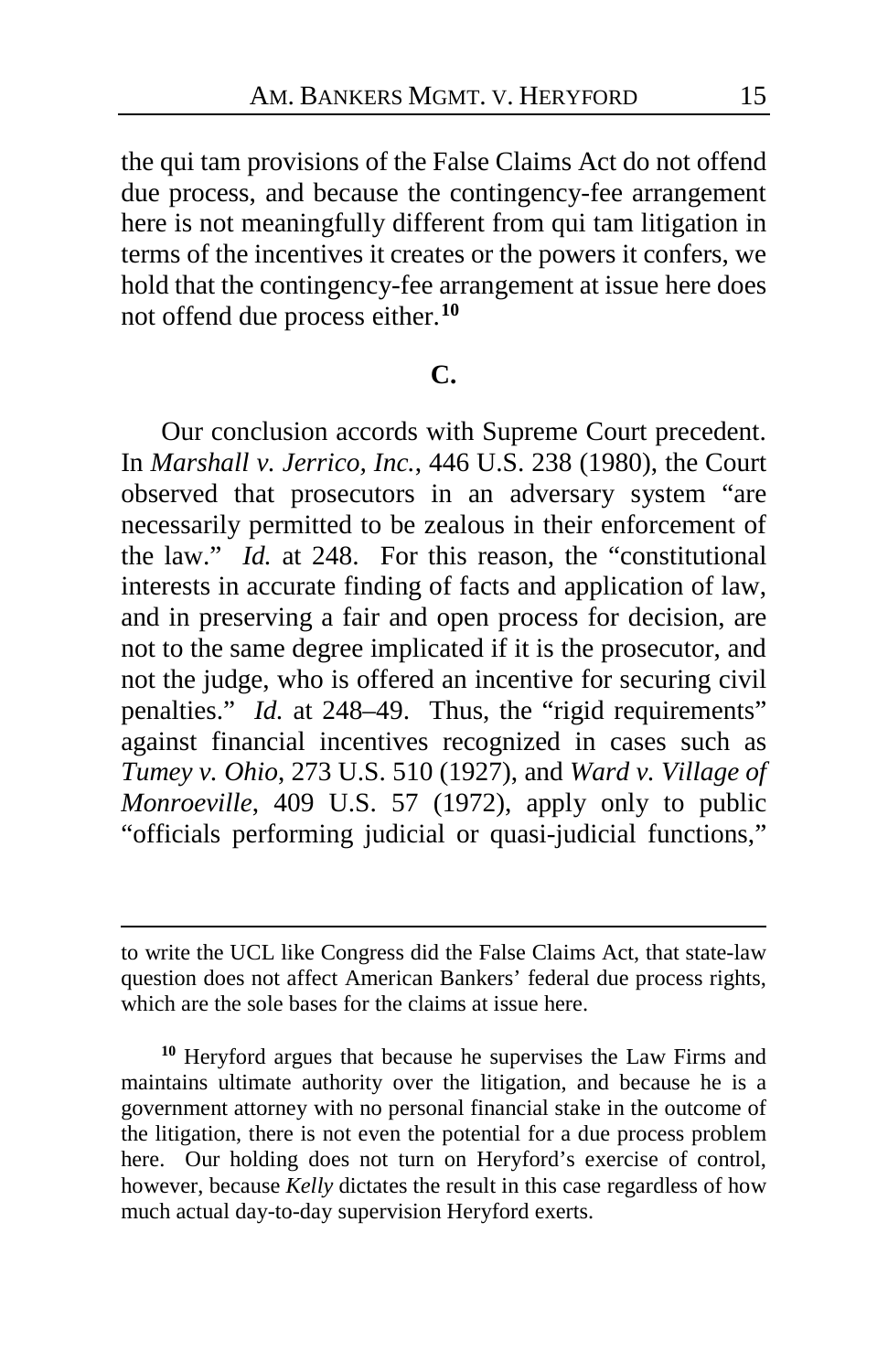not to public officials "acting in a prosecutorial or plaintifflike capacity." *Marshall*, 446 U.S. at 248.

Granted, in *Marshall* the Supreme Court cautioned that it was not suggesting "the Due Process Clause imposes no limits on the partisanship of" prosecutors, for they "are also public officials" who "must serve the public interest," and that a "scheme injecting a personal interest, financial or otherwise, into the enforcement process may bring irrelevant or impermissible factors into the prosecutorial decision and in some contexts raise serious constitutional questions." *Id.* at 249–50. The Court nevertheless declined to "say with precision what limits there may be on a financial or personal interest of one who performs a prosecutorial function" because, on the facts at issue in *Marshall*, "the influence alleged to impose bias [was] exceptionally remote." *Id.* at 250.

American Bankers argues that, by "giving the Law Firms a sizeable contingent stake in the UCL Suit's outcome," the contingency-fee agreement "directly injects the Law Firms' financial interest into the enforcement process" to an extent that might have concerned the Court in *Marshall*. But the same was true in *Kelly*, where we rejected precisely this argument. We emphasized in *Kelly* that the "contention that the *Marshall* Court 'strongly suggested' that the Due Process Clause prohibits civil prosecutions by financially interested prosecutors is exaggerated, and does not support a finding of a due process violation."**[11](#page-15-0)** *Kelly*, 9 F.3d at 759.

<span id="page-15-0"></span>**<sup>11</sup>** The UCL provides that, "[i]f the action is brought by a district attorney or county counsel, the penalty collected shall be paid to the treasurer of the county in which the judgment was entered" and that those funds "shall be" used "for the enforcement of consumer protection laws."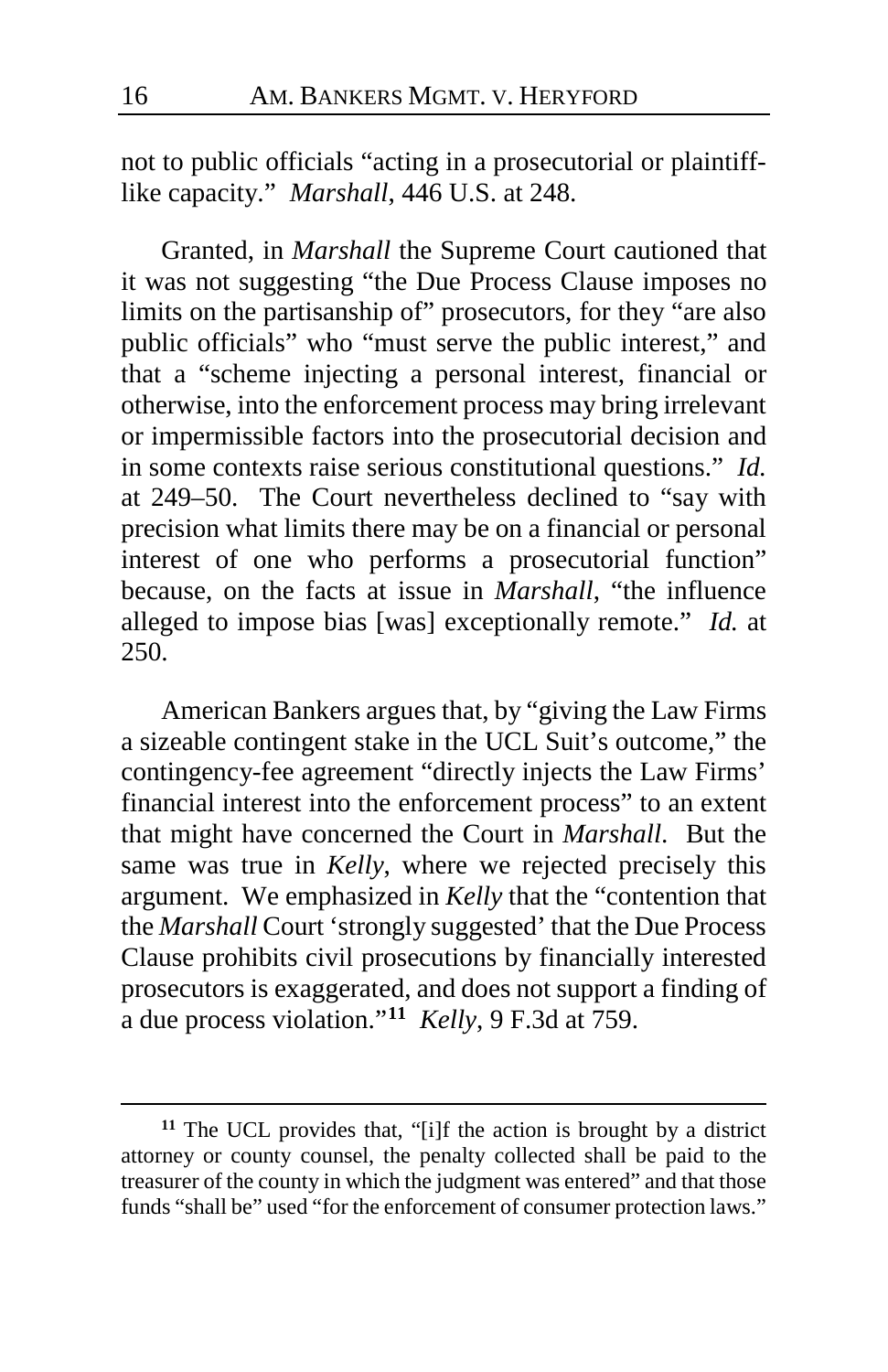*Young v. United States ex rel. Vuitton et Fils S.A.*, 481 U.S. 787 (1987), is also of no help to American Bankers. In *Young*, the Supreme Court held that "counsel for a party that is the beneficiary of a court order may not be appointed as prosecutor in a [criminal] contempt action alleging a violation of that order." *Id.* at 809. Rather than a financial conflict, the problem in *Young* was that the appointed prosecutor was forced "to serve two masters": his client on the one hand and a "public responsibility for the attainment of justice" in a criminal proceeding on the other. *Id.* at 814. Moreover, the decision was grounded in the Court's "supervisory power," not due process.**[12](#page-16-0)** *Young*, 481 U.S. at 790. We distinguished *Young* on these same grounds in *Kelly*, dismissing as "misplaced" the argument that *Young* established a due process bar to financial incentives for pursuing civil penalties. *See Kelly*, 9 F.3d at 759–60. The argument is as misplaced now as it was then.

Cal. Bus. & Prof. Code § 17206(c). American Bankers does not suggest that this arguable "prospect of institutional gain," *Marshall*, 446 U.S. at 250, creates an unconstitutional risk of bias for district attorneys like Heryford.

 $\overline{a}$ 

<span id="page-16-0"></span>**<sup>12</sup>** Similarly, the California Supreme Court's decisions in *People ex rel. Clancy v. Superior Court*, 705 P.2d 347 (Cal. 1985), and *County of Santa Clara v. Superior Court*, 235 P.3d 21 (Cal. 2010), were based not on federal due process principles, but on "the courts' general authority 'to disqualify counsel when necessary in the furtherance of justice.'" *Santa Clara*, 235 P.3d at 29 (quoting *Clancy*, 705 P.2d at 350). We decline to constitutionalize the state-law test set forth in those decisions. Accordingly, American Bankers' request for judicial notice of "prior federal litigation in which Heryford and his amici" argued that "UCL suits are akin to criminal enforcement actions"—material that would only even potentially be relevant if we were to apply the legal test articulated in *Clancy* and *Santa Clara*—is **DENIED**.